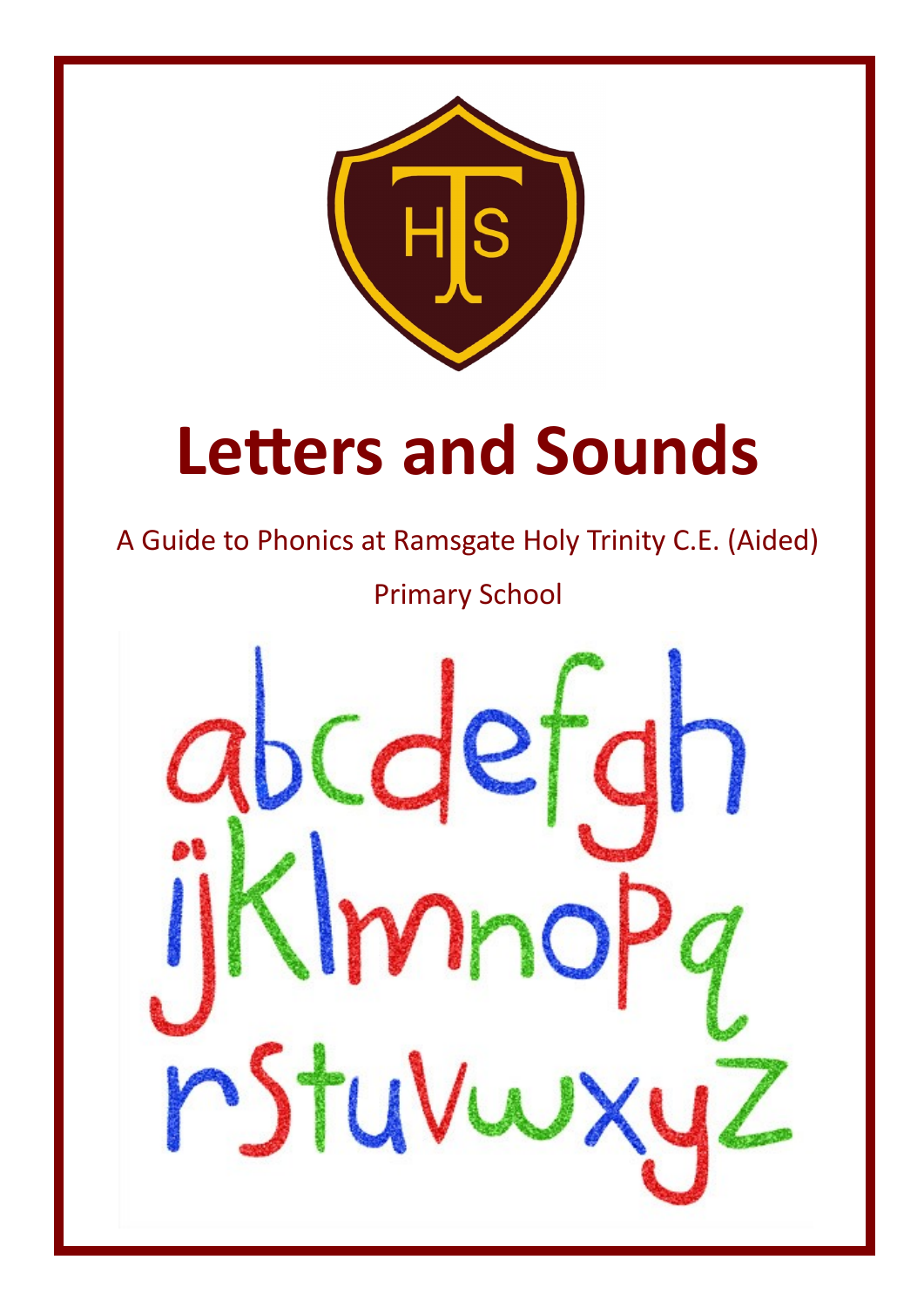## **What is Letters and Sounds?**

Letters and Sounds is a phonics resource published by the Department for Education. It aims to build children's speaking and listening skills, as well as prepare children for learning to read by developing their phonic knowledge and skills. It sets out a detailed and systematic programme for teaching phonics, with the aim of all children becoming fluent readers by the end of Key Stage One. There are six phases altogether. Below is a brief outline of each phase.

## **Phase 1**

This is the beginning of the systematic learning of phonics and takes place in Nurseries and at the very beginning of the Reception year. It falls primarily within the Communication, Language and Literacy area of learning in the Early Years Foundation Stage Curriculum. During this phase, children will be exposed to a language-rich environment. Activities are mainly adult led and build up to teaching children the important basic elements such as oral segmenting and blending.

This phase is divided into seven strands:

#### **Aspect 1: Environmental Sounds**

Children are exposed to a variety of sounds in the environment, being encouraged to copy them.

#### **Aspect 2: Instrumental Sounds**

Children are encouraged to listen to and make sounds using different instruments.

#### **Aspect 3: Body Percussion**

Children use their body to accompany songs and rhymes, for example by clapping and tapping.

#### **Aspect 4: Rhythm and Rhyme**

Children are exposed to a range of books and rhymes. Children are encouraged to join in with repeated refrains and rhymes.

#### **Aspect 5: Alliteration**

Children are encouraged to listen to initial sounds within words. They are asked to think of other words

beginning with the same sound.

#### **Aspect 6: Voice Sounds**

Children are asked to create different mouth movements and say a range of sounds.

#### **Aspect 7: Oral Blending and Segmenting**

This stage is vital before children are exposed to grapheme to phoneme correspondence (learning which letter represents each sound). It is all done orally and is to encourage children to hear the separate sounds within words.

#### **Oral Blending**

At first, the adult will show the children how this is done. The separate sounds (phonemes) are clearly spoken aloud, in order, fairly quickly and are then merged together into the whole word. For example: m-a-n man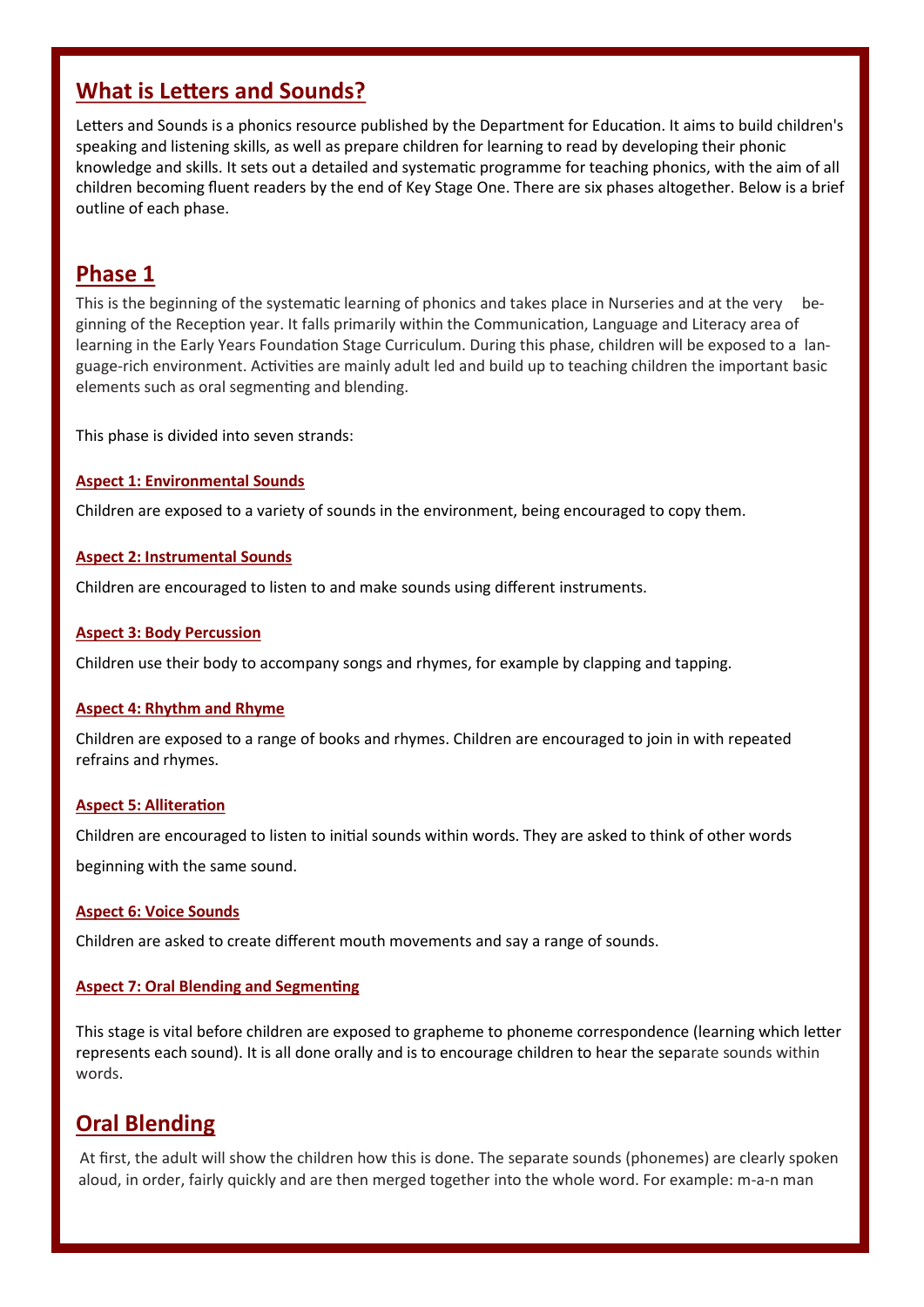The merging of the sounds is called blending. Initially, children may not be able to merge the sounds together independently and they will need frequent practice.

## **Oral Segmenting**

This is the opposite to oral blending. Here, children hear the whole word before it is then broken into separate sounds (phonemes). For example: dog d-o-g

This skill is called segmenting and is vital in order for children be able to spell. Initially, children might only be able to hear the initial sound and they will need frequent practice. At first, the children will just listen and then with time, they will be able to join in, hearing the words that the sounds create.

# **Phase 2**

This phase typically takes place in the Autumn term of Reception and it builds upon the oral blending and segmenting of the previous phase. Children will continue to practise what they have learnt. They will also be taught the grapheme-phoneme representations for the letters listed in the table below. Additionally, they will be taught that phonemes (sounds) can be represented by more than one letter. For example: **fi**n and huff use the same sound, but this can be represented by 'f' on its own or double 'ff'.

The suggested order for teaching the sounds is as follows, with one set being taught each week.

| <u>Set 1</u> | <u>Set 2</u> | Set 3   | <u>Set 4</u> | <b>Set 5</b>     |
|--------------|--------------|---------|--------------|------------------|
| satp         | inmd         | g o c k | cke ur       | h b f,ff I,ll ss |

The process of learning a sound includes:

- saying a number of words with the same initial sound, exaggerating it. E.g. ssssnake, ssssssun.
- showing the children the grapheme (letter) that represents the sound.
- flashing a card with the grapheme on one side and a picture on the other. When the children see the grapheme side, they are to say the sound. When they see the picture side, they are to say the word that corresponds to the picture.

### **Useful Tip**

Pure sounds should be used when children are saying sounds. For example, the sound 'f' should be pronounced 'ffff' rather than 'fuh'. A useful video demonstrating these pure sounds can be found on the school's website alongside this leaflet.

## **Tricky Words**

During phase 2, the children will also be exposed to some of the tricky words; these are words that cannot be sounded out. A list of these words can be found at the end of this leaflet.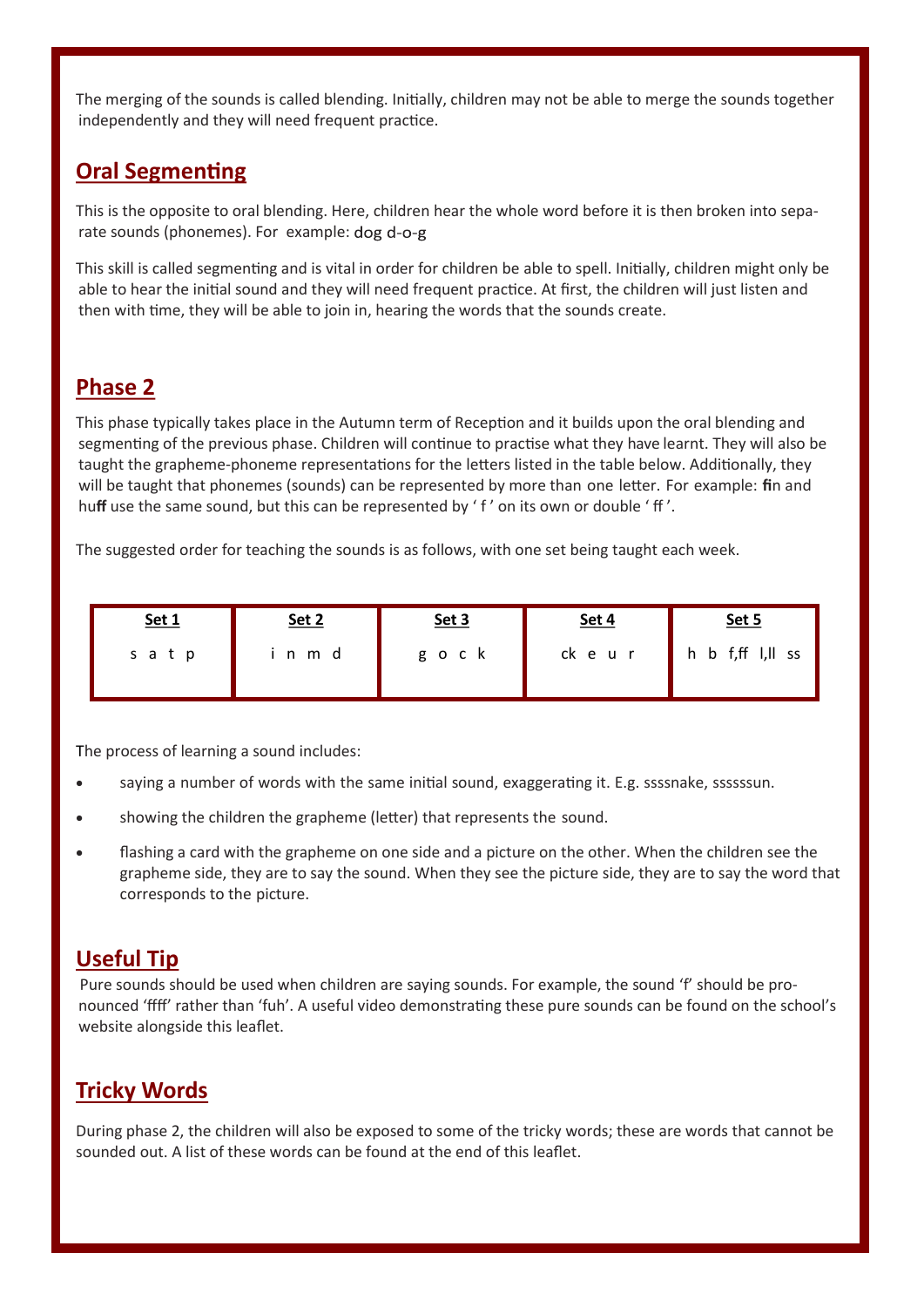## **Phase 3**

This phase is usually taught during the Spring and Summer term of Reception. The purpose of this phase is to teach the children the remaining letters of the alphabet and some sounds of which are made up of two or three letters. These are known as digraphs and trigraphs, for example 'ee' as in bee and 'igh' as in night. Children will also continue to practise blending and segmenting simple three letter words such as cat, bat, dog and log. They will also learn more of the tricky words and they will begin to practise spelling these.

The following sounds are taught in Phase 3.

| Set 6           | Set 7     | <b>Digraphs</b>      | <b>Trigraphs</b> |
|-----------------|-----------|----------------------|------------------|
| <b>V</b><br>W X | y z,zz qu | ch sh th ng ai ee oa | igh ear air ure  |
|                 |           | oo ar or ur ow oi er |                  |
|                 |           |                      |                  |

# **Words Containing Digraphs and Trigraphs**

Below are some examples of the words your child will be reading in this phase:

**ship chair cook fork high beard chair rain cow soil sure** 

# **Useful Tip**

It is important children quickly learn to recognise digraphs and trigraphs as one sound, rather than as separate letters, for example rain should be read as r-ai-n not r-a-i-n. Frequent practice will allow your child to become more fluent.

## **Phase 4**

This phase is taught at the very beginning of Year One and is used to consolidate the sounds already taught. Children are also exposed to adjacent consonants and multisyllabic words, for example 'nt' as in tent, 'st' as in toast, 'pl' as in plum and 'sp' as in spoon. You can support your child's learning at home by using the sounds they have been exposed to to complete some of the following activities:

- practise sounding out a range of words.
- continue using flashcards with the sounds already taught.
- ask your child to make a word using magnetic letters or to write it down.

# **Phase 5**

Typically, phase 5 is taught in Year One. The purpose of this phase is to broaden a child's knowledge of graphemes and phonemes for use in reading and spelling. When spelling words, children will now need to choose the appropriate graphemes to represent phonemes. Listed on the next page are the phase 5 graphemes that will be taught.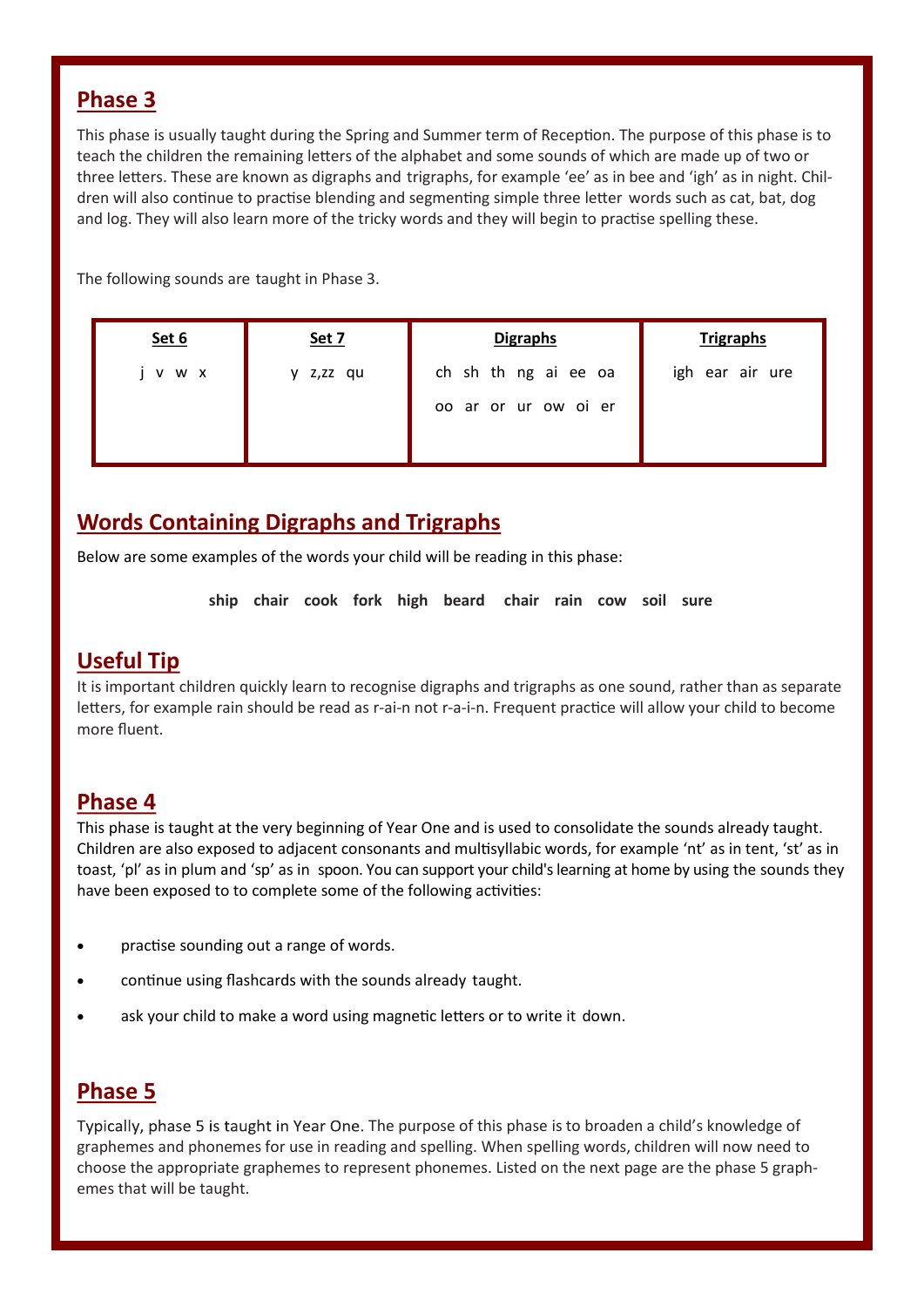

a-e e-e i-e o-e u-e

ew oe au

# **Split Digraphs**

Split digraphs are also introduced in Phase 5; these are listed below in the table.



Children will learn that the 'e' on the end causes the initial vowel to make the longer vowel sound rather that the shorter one, for example ay, ee, igh, ow and oo.

# **Phase 6**

When children enter this phase, they should know most of the common grapheme-phoneme correspondences. As a result of this, they should be able to read hundreds of words.

This will be in one of three ways:

- reading the word on sight when they are very familiar.
- decoding the word quickly and/or silently.
- decoding the word aloud.

During this phase, the aim is for children to become fluent readers and increasingly accurate spellers. Using the sounds the children have been exposed to, the following games and/or activities could be completed at home.

- Ask your child to make or spell words. Support them whilst they figure out how the sound needs to be represented.
- Focus on different suffixes, adding them to root words. Ask children to read and write the words.
- Encourage children to write as many sounds/words as possible in a set amount of time.
- Expose children to a wider range of stories which include longer texts.

# **Year One 'Phonics Screening Check'**

During the Summer term, Year One children will be assessed on whether they are able to phonically decode. This is called the Year One 'Phonics Screening Check' and it is completed by the class teacher. The children are asked to read forty words, twenty real and twenty nonsense words. The check is not about passing or failing, but checking appropriate progress is being made. At Ramsgate Holy Trinity we understand that all children progress at different speeds, so not reaching the threshold score does not necessarily mean there is a problem. Instead the class teacher will be in touch to discuss plans and offer additional, tailored support to ensure that your child can catch up. Your child will then take the check again the following Summer term.